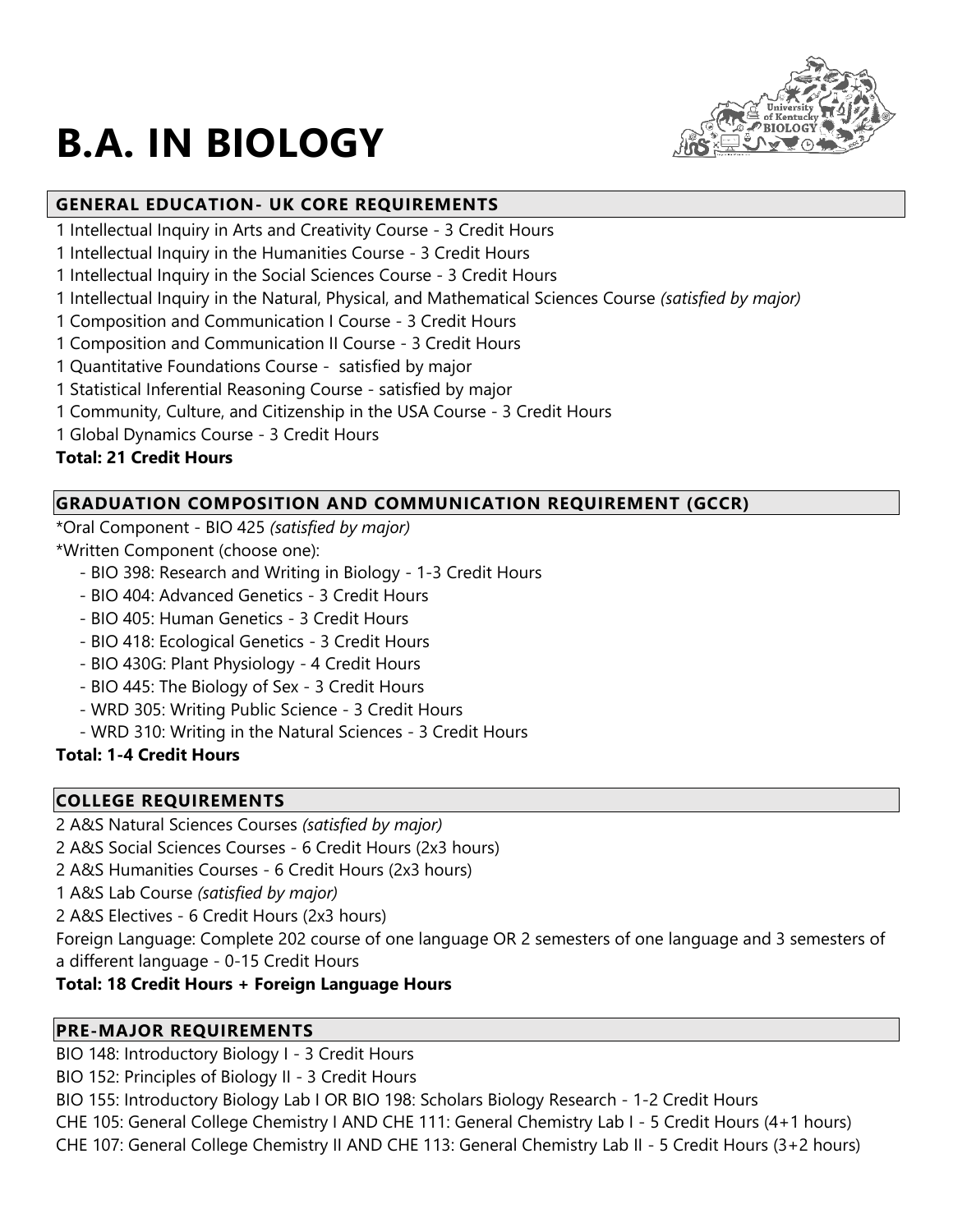

MA 137: Calculus I OR MA 113: Calulus I OR MA 123: Elem Calculus and its Applications - 4 Credit Hours \*The CHE 105 requirement can be satisfied with CHE 109 and CHE 110 (8 Credit Hours).

## **Total: 21-26 Credit Hours**

#### **MAJOR REQUIREMENTS**

Minimum major requirement for graduation is 54 credit hours in courses as detailed below. The overall GPA and Major GPA must be at least 2.0

#### **1st Tier Core**

BIO 303: Intro to Evolution - 4 Credit Hours BIO 304: Principles of Genetics - 4 Credit Hours

#### **2nd Tier Core (To be taken after completion of 1st Tier Core)**

Choose two of the following three courses:

- BIO 315: Intro to Cell Biology 4 Credit Hours
- BIO 325: Ecology 4 Credit Hours
- BIO 350: Animal Physiology OR BIO 430G: Plant Physiology 4 Credit Hours
	- \*All are 4 credit hour courses with a lab component 8 Credit Hours total\*

BIO 425: Biology Seminar - 1 Credit Hour

STA 296: Statistical Methods and Motivations - 3 Credit Hours

#### **Core Total: 20 Credit Hours**

#### **COURSES OUTSIDE THE MAJOR**

CHE 230: Organic Chemistry I OR CHE 236: Survey of Organic Chemistry - 3 Credit Hours CHE 231: Organic Chemistry Lab I - 1 Credit Hour PHY 211: General Physics OR PHY 151\*: Intro to Physics - 3-5 Credit Hours \*PHY 151 is not accepted for admission into Medical, Dental, or Pharmacy School. Check with your advisor before choosing a physics course. Outside Major Total: 7-9 Credit Hours

#### **OPTIONS FOR BA ELECTIVES**

### **Complete ONE of the following options:**

Students cannot mix and match requirements from the two options.

#### **OPTION A – MINOR OPTION - 14 OF THESE HOURS MUST BE AT THE 300-LEVEL OR ABOVE\***

Complete the requirements for any minor other than the Biology Minor - 18-21 Credit Hours

\*\*\*For the B.A. with Minor option, a minimum of 6 of the 4-9 upper-level elective credit hours be BIO courses. If fewer than 6 hours are required to complete the requirements, all hours must be BIO courses\*\*\*

Biology Electives\*\* 4-9 Credit Hours to be chosen from 300+ level BIO courses or the full list of acceptable electives. A maximum of only three credits of Independent Research (BIO 395) may be used as electives in this section. Note: ANA 209, BIO 208 and PGY 206 CANNOT be used for this requirement.